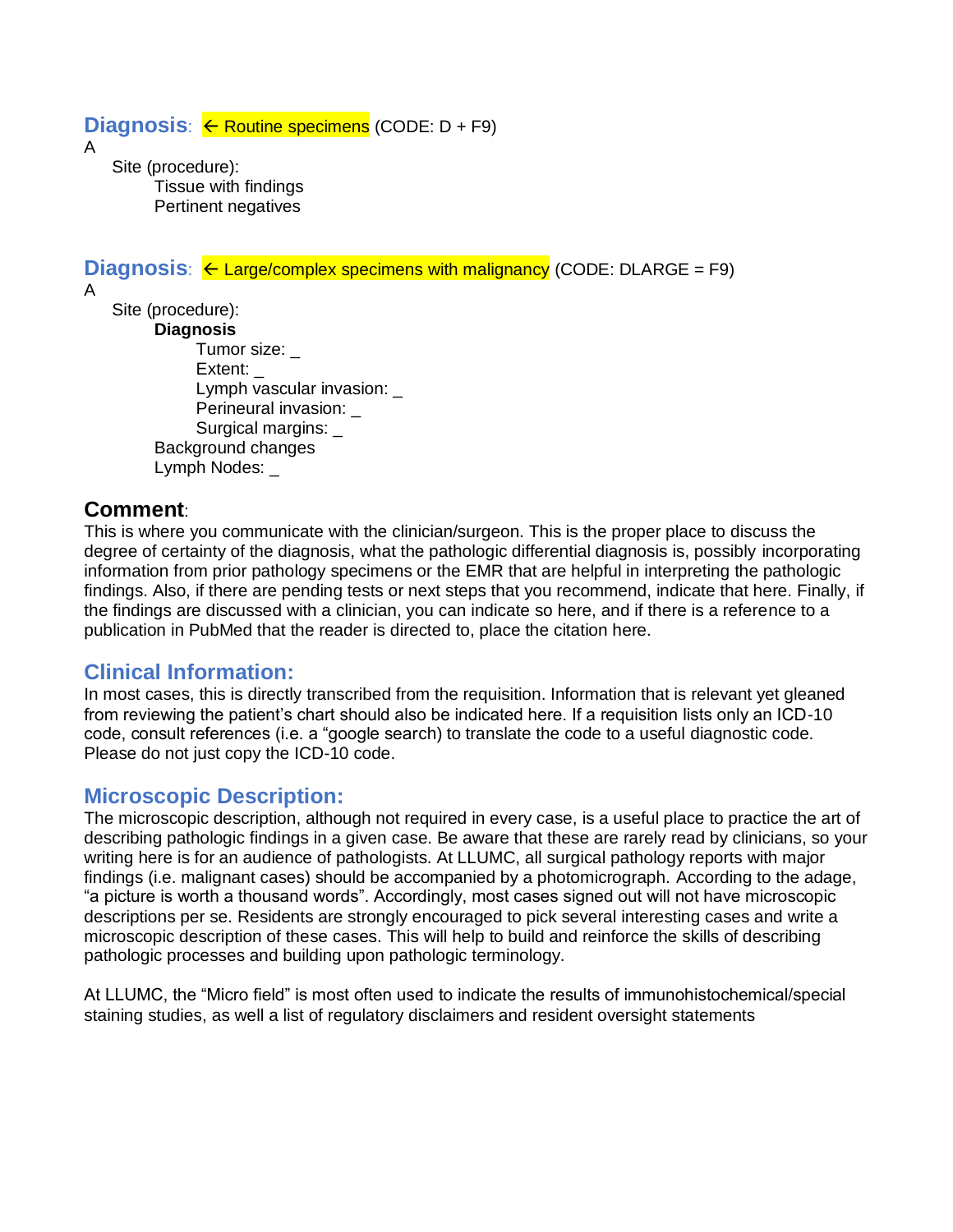# **PREVIEW DAY WORKFLOW**

### 1) **Case Assembly and ID Verification**:

- a. Compare requisition and slides verify identity matches
- b. Enter accession number in Online Review application in Cerner; ensure that proper report is open while reviewing slides/requisition

### 2) **Review Demographics and History**:

- a. Ask question "does it make sense that this tissue would be coming from this location from a patient with these demographics?". Also, are there any "red flags" present from reviewing this material?
- b. If so, the next step is review of the patient's EMR to determine appropriate history
	- i. Notes tab: Consultation notes, procedure notes, H&P, etc
		- ii. Procedure tab: GI procedure notes
		- iii. Radiology: X-ray, CT, MRI reports
	- iv. Microbiology: Culture results, etc (also look for antibody results under lab tab)

### 3) **Review Pathology History Inquiry**:

a. Determine what prior pathologic specimens/workups have been done previously

### 4) **Read the Gross Description**:

- a. Review what specimen was actually received
- b. What major gross findings were documented in the gross description?
- c. Incorporate major gross findings into specimen diagnosis line when relevant (i.e. tumor size, structures involved, gross distance to closest margin)

### 5) **Review the Glass Slides**:

- a. Review all of the slides, generally in order received.
- b. It is good to look at a slide of tumor first so you know what the pathology you are looking for in the remaining lymph nodes, margins, etc.
- c. Always look at the block key concurrently with the slides, so you know the rationale for each slide (margin, plane of sectioning, contiguous sections, etc)

### 6) **Generate and Audit Report**:

- a. After reviewing the slides and gross, construct the pathologic diagnoses for each specimen.
- b. Multiple specimens can be combined into a single diagnostic line only if each specimen shows the same diagnosis (i.e. multiple negative margins, a brain tumor submitted in four specimens, etc)
- c. Order ancillary studies as necessary (after consultation with a supervising pathologist); document pending studies in micro field with IP8 + F9 template
- d. Take photomicrographs of representative pathology (save with legend and as "nonchartable").
- e. Read through both diagnoses and specimen list to ensure that you have given each specimen a diagnosis.

### 7) **Spell Check and Final Report Review**:

- a. Spell check report (remember that not all pathology terminology will be in the dictionary)
- b. Final step: Read through the entire report to ensure that the report is:
	- i. Complete
	- ii. Is free of contradictory statements, double-negatives, etc
	- iii. Communicates the information that is needed by the clinician to treat the patient, and contains no/minimal extraneous information that is not relevant to patient care